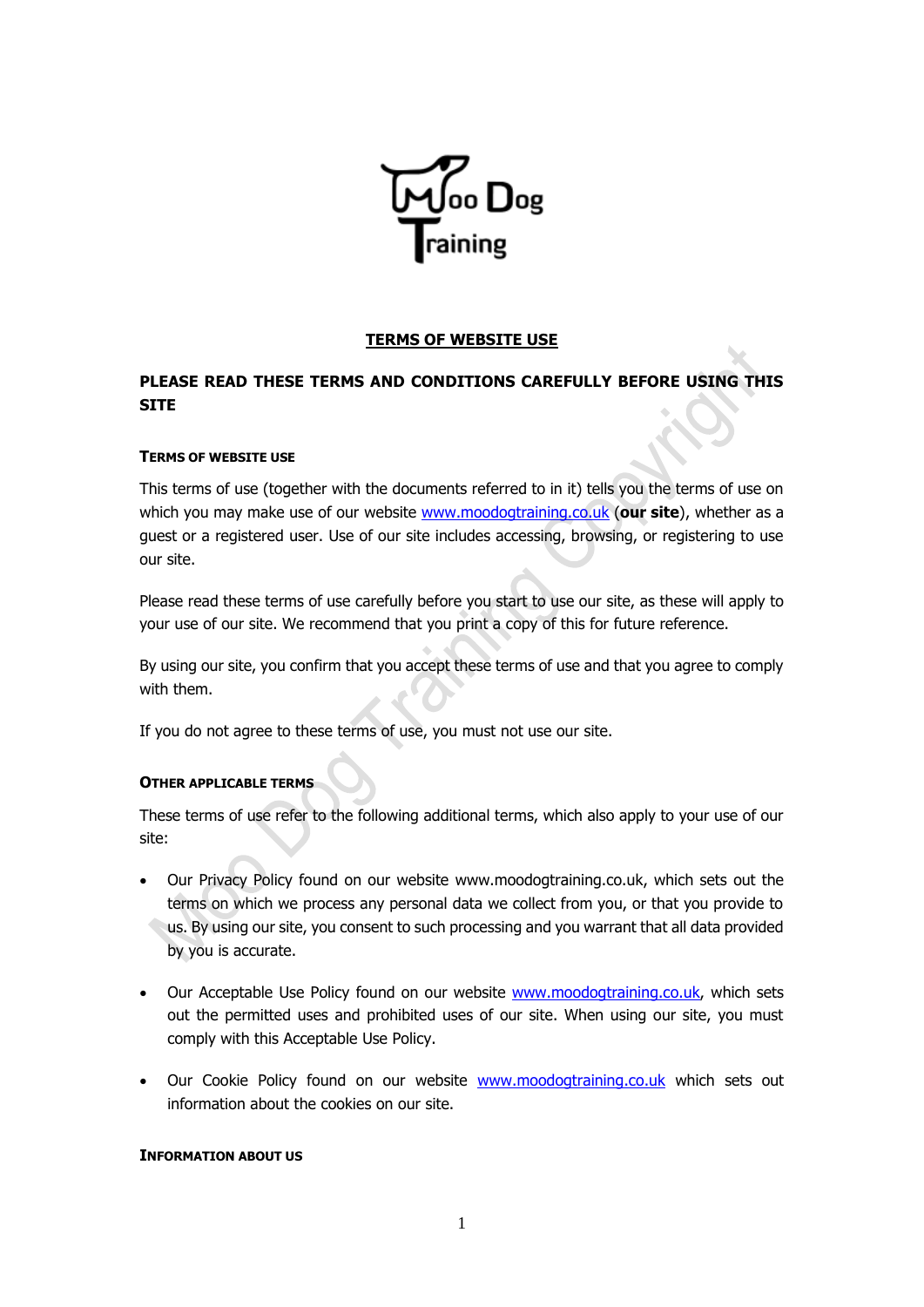www.moodogtraining.co.uk is a site operated by Moo Dog Training ("We"). We have our registered office at 62 Shrubbery Ave, Tipton, West Midlands, DY4 8DS].

Changes to these terms

We may revise these terms of use at any time by amending this page.

Please check this page from time to time to take notice of any changes we made, as they are binding on you.

# **CHANGES TO OUR SITE**

We may update our site from time to time, and may change the content at any time. However, please note that any of the content on our site may be out of date at any given time, and we are under no obligation to update it.

We do not guarantee that our site, or any content on it, will be free from errors or omissions.

# **ACCESSING OUR SITE**

Our site is made available free of charge.

We do not guarantee that our site, or any content on it, will always be available or be uninterrupted. Access to our site is permitted on a temporary basis. We may suspend, withdraw, discontinue or change all or any part of our site without notice. We will not be liable to you if for any reason our site is unavailable at any time or for any period.

You are responsible for making all arrangements necessary for you to have access to our site.

You are also responsible for ensuring that all persons who access our site through your internet connection are aware of these terms of use and other applicable terms and conditions, and that they comply with them.

[Our site is directed to people residing in the United Kingdom. We do not represent that content available on or through our site is appropriate or available in other locations. We may limit the availability of our site or any service or product described on our site to any person or geographic area at any time. If you choose to access our site from outside the United Kingdom, you do so at your own risk.]

## **YOUR ACCOUNT AND PASSWORD**

If you choose, or you are provided with, a user identification code, password or any other piece of information as part of our security procedures, you must treat such information as confidential. You must not disclose it to any third party.

We have the right to disable any user identification code or password, whether chosen by you or allocated by us, at any time, if in our reasonable opinion you have failed to comply with any of the provisions of these terms of use.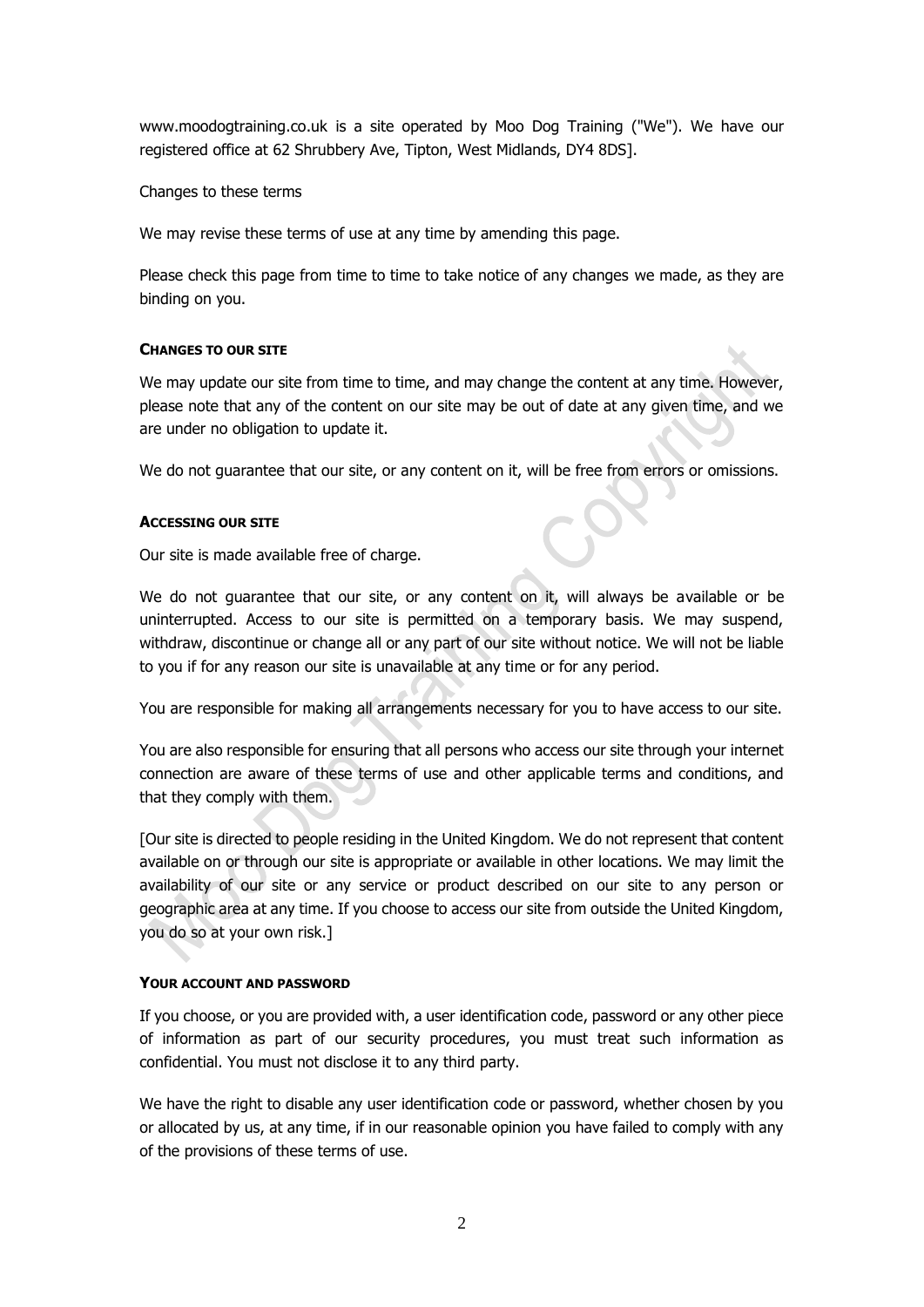If you know or suspect that anyone other than you knows your user identification code or password, you must promptly notify us at [info@moodogtraining.co.uk.](mailto:info@moodogtraining.co.uk)

### **INTELLECTUAL PROPERTY RIGHTS**

We are the owner or the licensee of all intellectual property rights in our site, and in the material published on it. Those works are protected by copyright laws and treaties around the world. All such rights are reserved.

You may print off one copy, and may download extracts, of any page(s) from our site for your personal use and you may draw the attention of others within your organisation to content posted on our site.

You must not modify the paper or digital copies of any materials you have printed off or downloaded in any way, and you must not use any illustrations, photographs, video or audio sequences or any graphics separately from any accompanying text.

Our status (and that of any identified contributors) as the authors of content on our site must always be acknowledged.

You must not use any part of the content on our site for commercial purposes without obtaining a licence to do so from us or our licensors.

If you print off, copy or download any part of our site in breach of these terms of use, your right to use our site will cease immediately and you must, at our option, return or destroy any copies of the materials you have made.

## **NO RELIANCE ON INFORMATION**

The content on our site is provided for general information only. It is not intended to amount to advice on which you should rely. You must obtain professional or specialist advice before taking, or refraining from, any action on the basis of the content on our site.

Although we make reasonable efforts to update the information on our site, we make no representations, warranties or guarantees, whether express or implied, that the content on our site is accurate, complete or up-to-date.

## **LIMITATION OF OUR LIABILITY**

Nothing in these terms of use excludes or limits our liability for death or personal injury arising from our negligence, or our fraud or fraudulent misrepresentation, or any other liability that cannot be excluded or limited by English law.

To the extent permitted by law, we exclude all conditions, warranties, representations or other terms which may apply to our site or any content on it, whether express or implied.

We will not be liable to any user for any loss or damage, whether in contract, tort (including negligence), breach of statutory duty, or otherwise, even if foreseeable, arising under or in connection with: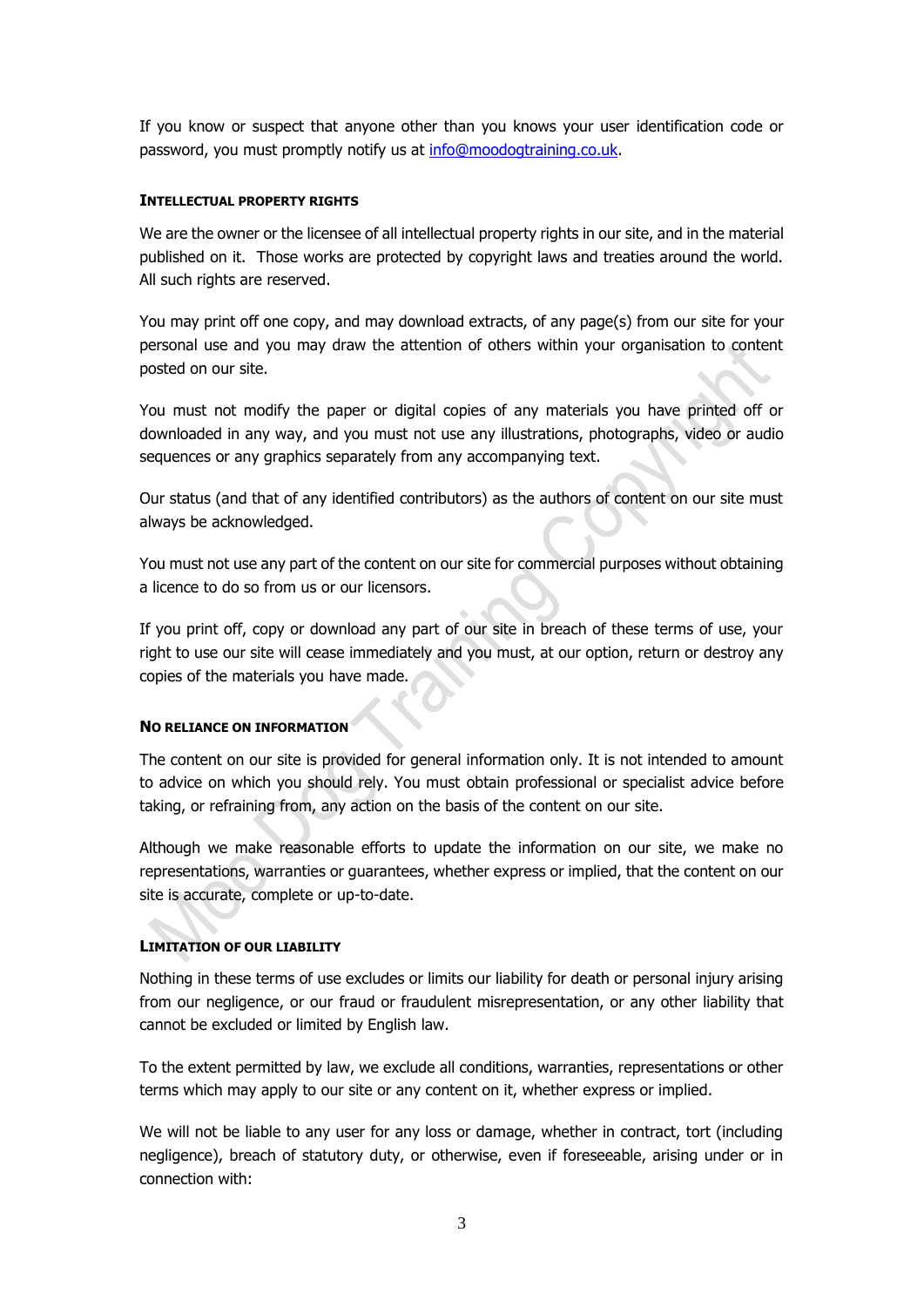- use of, or inability to use, our site; or
- use of or reliance on any content displayed on our site.

If you are a business user, please note that in particular, we will not be liable for:

- loss of profits, sales, business, or revenue;
- business interruption;
- loss of anticipated savings;
- loss of business opportunity, goodwill or reputation; or
- any indirect or consequential loss or damage.

If you are a consumer user, please note that we only provide our site for domestic and private use. You agree not to use our site for any commercial or business purposes, and we have no liability to you for any loss of profit, loss of business, business interruption, or loss of business opportunity.

We will not be liable for any loss or damage caused by a virus, distributed denial-of-service attack, or other technologically harmful material that may infect your computer equipment, computer programs, data or other proprietary material due to your use of our site or to your downloading of any content on it, or on any website linked to it.

We assume no responsibility for the content of websites linked on our site. Such links should not be interpreted as endorsement by us of those linked websites. We will not be liable for any loss or damage that may arise from your use of them.

Different limitations and exclusions of liability will apply to liability arising as a result of the supply of any goods by use to you, which will be set out in our Terms and conditions of supply as found on our website www.moodogtraining.co.uk.

## **UPLOADING CONTENT TO OUR SITE**

Whenever you make use of a feature that allows you to upload content to our site, or to make contact with other users of our site, you must comply with the content standards set out in our Acceptable Use Policy as found on our website www.moodogtraining.co.uk.

You warrant that any such contribution does comply with those standards, and you will be liable to us and indemnify us for any breach of that warranty. [If you are a consumer user, this means you will be responsible for any loss or damage we suffer as a result of your breach of warranty.]

Any content you upload to our site will be considered non-confidential and non-proprietary. You retain all of your ownership rights in your content, but you are required to grant us [and other users of the Site] a limited licence to use, store and copy that content and to distribute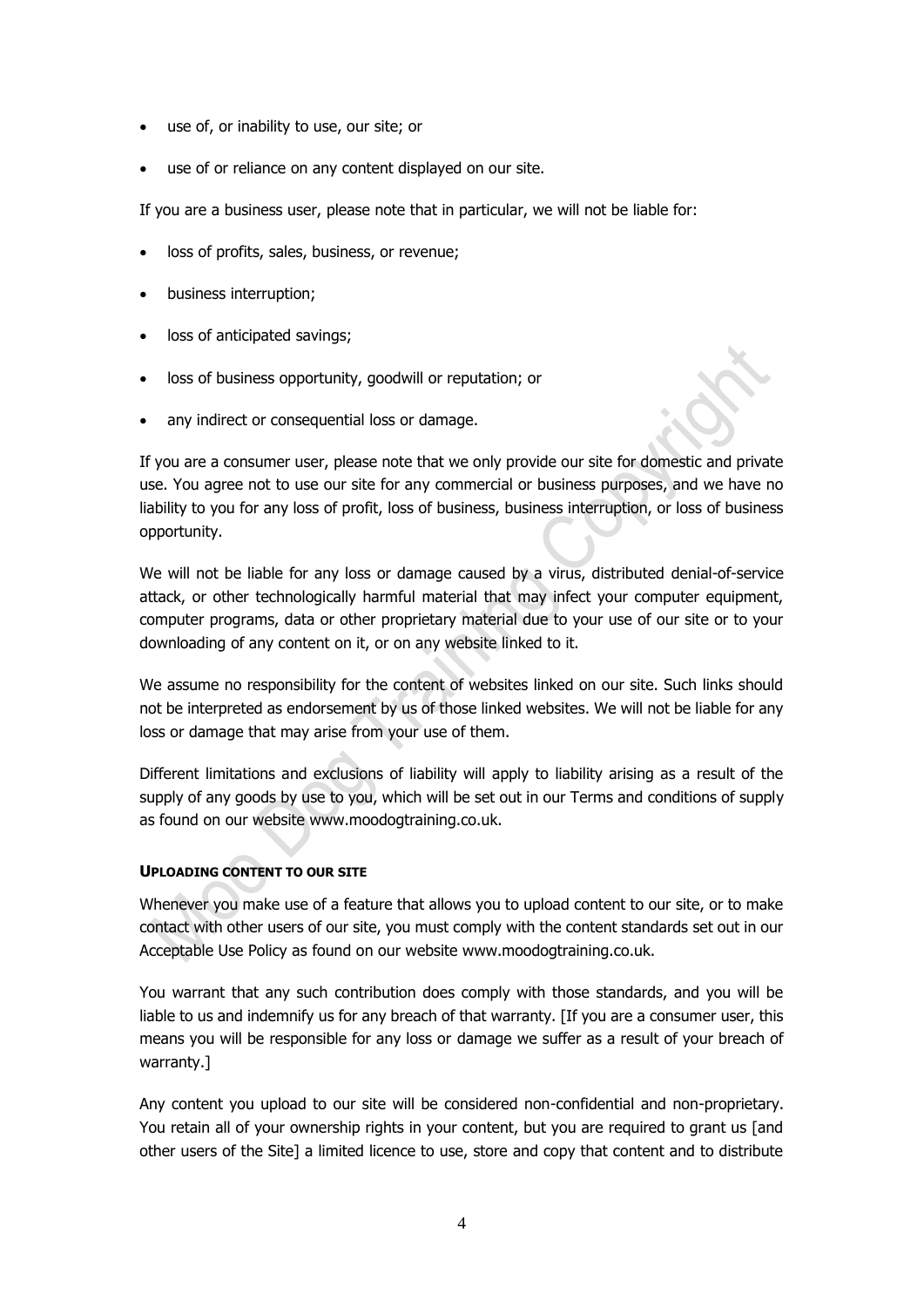and make it available to third parties. The rights you license to us are described in the next paragraph (Rights you licence).

We also have the right to disclose your identity to any third party who is claiming that any content posted or uploaded by you to our site constitutes a violation of their intellectual property rights, or of their right to privacy.

We will not be responsible, or liable to any third party, for the content or accuracy of any content posted by you or any other user of our site.

We have the right to remove any posting you make on our site if, in our opinion, your post does not comply with the content standards set out in our Acceptable Use Policy as found on our website [www.moodogtraining.co.uk.](http://www.moodogtraining.co.uk/)

The views expressed by other users on our site do not represent our views or values.

You are solely responsible for securing and backing up your content.

#### **RIGHTS YOU LICENCE**

When you upload or post content to our site, you grant the following licenses:

- A worldwide, non-exclusive, royalty-free, transferable licence to use, reproduce, distribute, prepare derivative works of, display, and perform that content in connection with the services provided by our site and across different media and to promote the site or services; and
- A worldwide, non-exclusive, royalty-free, transferable licence to allow third parties to use the content for their purposes.

We will only ever use your materials to carry out your instructions to us  $-$  unless, very exceptionally, a court or other regulator orders us to disclose them.

## **VIRUSES**

We do not guarantee that our site will be secure or free from bugs or viruses.

You are responsible for configuring your information technology, computer programmes and platform in order to access our site. You should use your own virus protection software.

You must not misuse our site by knowingly introducing viruses, trojans, worms, logic bombs or other material which is malicious or technologically harmful. You must not attempt to gain unauthorised access to our site, the server on which our site is stored or any server, computer or database connected to our site. You must not attack our site via a denial-of-service attack or a distributed denial-of service attack. By breaching this provision, you would commit a criminal offence under the Computer Misuse Act 1990. We will report any such breach to the relevant law enforcement authorities and we will co-operate with those authorities by disclosing